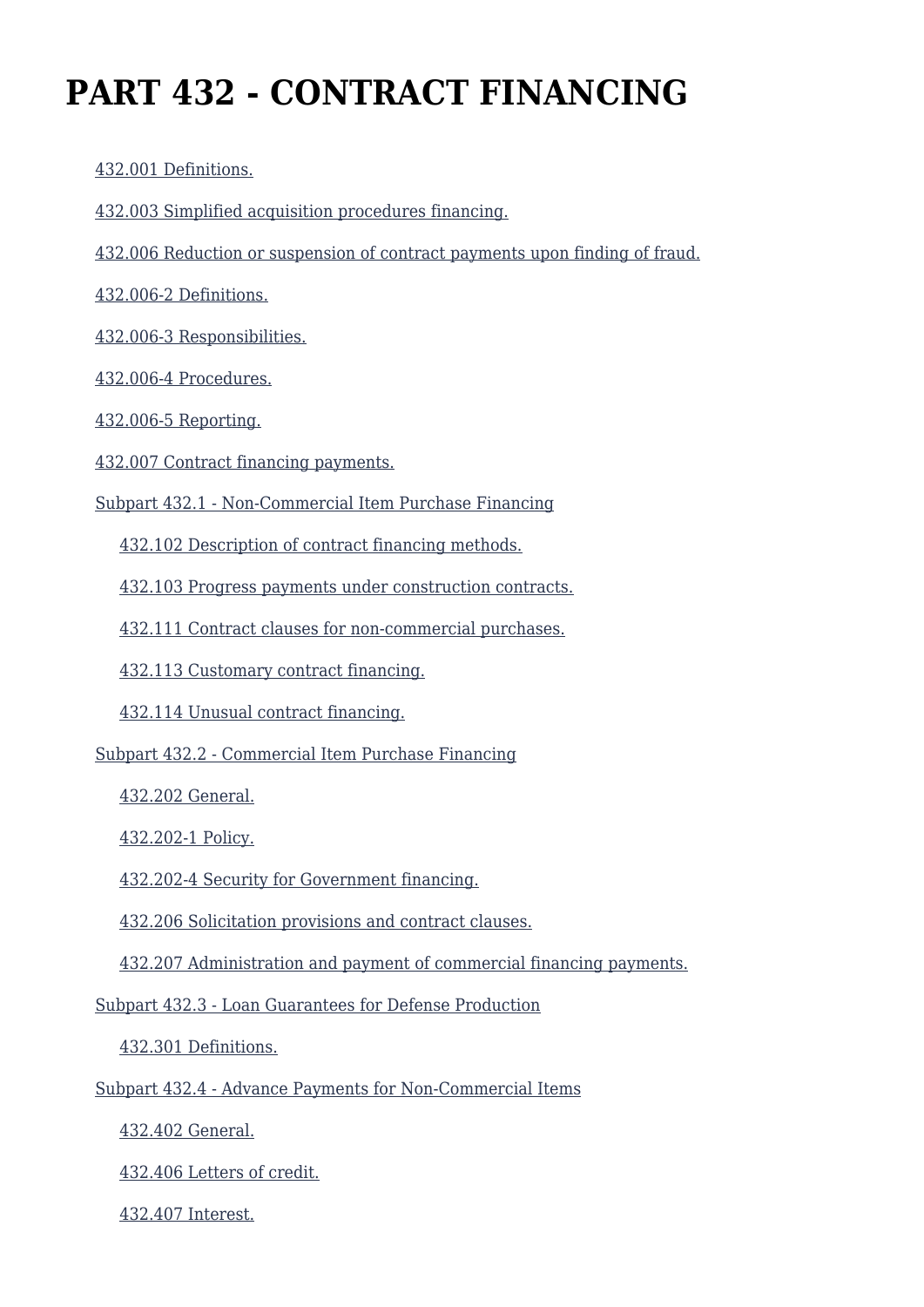[432.412 Contract clause.](https://origin-www.acquisition.gov/%5Brp:link:agar-part-432%5D#Section_432_412_T48_4021532414)

[Subpart 432.6 - Contract Debts](https://origin-www.acquisition.gov/%5Brp:link:agar-part-432%5D#Subpart_432_6_T48_40215325)

[432.601 Definition.](https://origin-www.acquisition.gov/%5Brp:link:agar-part-432%5D#Section_432_601_T48_4021532511)

[432.616 Compromise actions.](https://origin-www.acquisition.gov/%5Brp:link:agar-part-432%5D#Section_432_616_T48_4021532512)

[Subpart 432.7 - Contract Funding](https://origin-www.acquisition.gov/%5Brp:link:agar-part-432%5D#Subpart_432_7_T48_40215326)

[432.703 Contract funding requirements.](https://origin-www.acquisition.gov/%5Brp:link:agar-part-432%5D#Section_432_703_T48_4021532611)

[432.703-3 Contracts crossing fiscal years.](https://origin-www.acquisition.gov/%5Brp:link:agar-part-432%5D#Section_432_703_3_T48_4021532612)

[432.770 USDA specific funding limitations.](https://origin-www.acquisition.gov/%5Brp:link:agar-part-432%5D#Section_432_770_T48_4021532613)

[Subpart 432.8 - Assignment of Claims](https://origin-www.acquisition.gov/%5Brp:link:agar-part-432%5D#Subpart_432_8_T48_40215327)

[432.802 Conditions.](https://origin-www.acquisition.gov/%5Brp:link:agar-part-432%5D#Section_432_802_T48_4021532711)

[432.803 Policies.](https://origin-www.acquisition.gov/%5Brp:link:agar-part-432%5D#Section_432_803_T48_4021532712)

[432.805 Procedure.](https://origin-www.acquisition.gov/%5Brp:link:agar-part-432%5D#Section_432_805_T48_4021532713)

[432.806 Contract clauses.](https://origin-www.acquisition.gov/%5Brp:link:agar-part-432%5D#Section_432_806_T48_4021532714)

[Subpart 432.9 - Prompt Payment](https://origin-www.acquisition.gov/%5Brp:link:agar-part-432%5D#Subpart_432_9_T48_40215328)

[432.904 Determining payment due dates.](https://origin-www.acquisition.gov/%5Brp:link:agar-part-432%5D#Section_432_904_T48_4021532811)

[Subpart 432.10 - Performance-Based Payments](https://origin-www.acquisition.gov/%5Brp:link:agar-part-432%5D#Subpart_432_10_T48_40215329)

[432.1007 Administration and payment of performance-based payments.](https://origin-www.acquisition.gov/%5Brp:link:agar-part-432%5D#Section_432_1007_T48_4021532911)

# **432.001 Definitions.**

The *agency contract finance office* is the office, other than the office of the requisitioner, providing funding or performing funding record keeping for the contract action.

*Responsible fiscal authority* is that officer in the agency contract finance office with the responsibility to ensure that adequate funds are available and usable for the intended purpose.

# **432.003 Simplified acquisition procedures financing.**

(a) The chief of the contracting office may approve contract financing on a contract to be entered under the simplified acquisition procedures. Class approvals may not be made.

(b) The signed approval must contain the supporting rationale for the action and an estimate of the cost and/or risk to the government.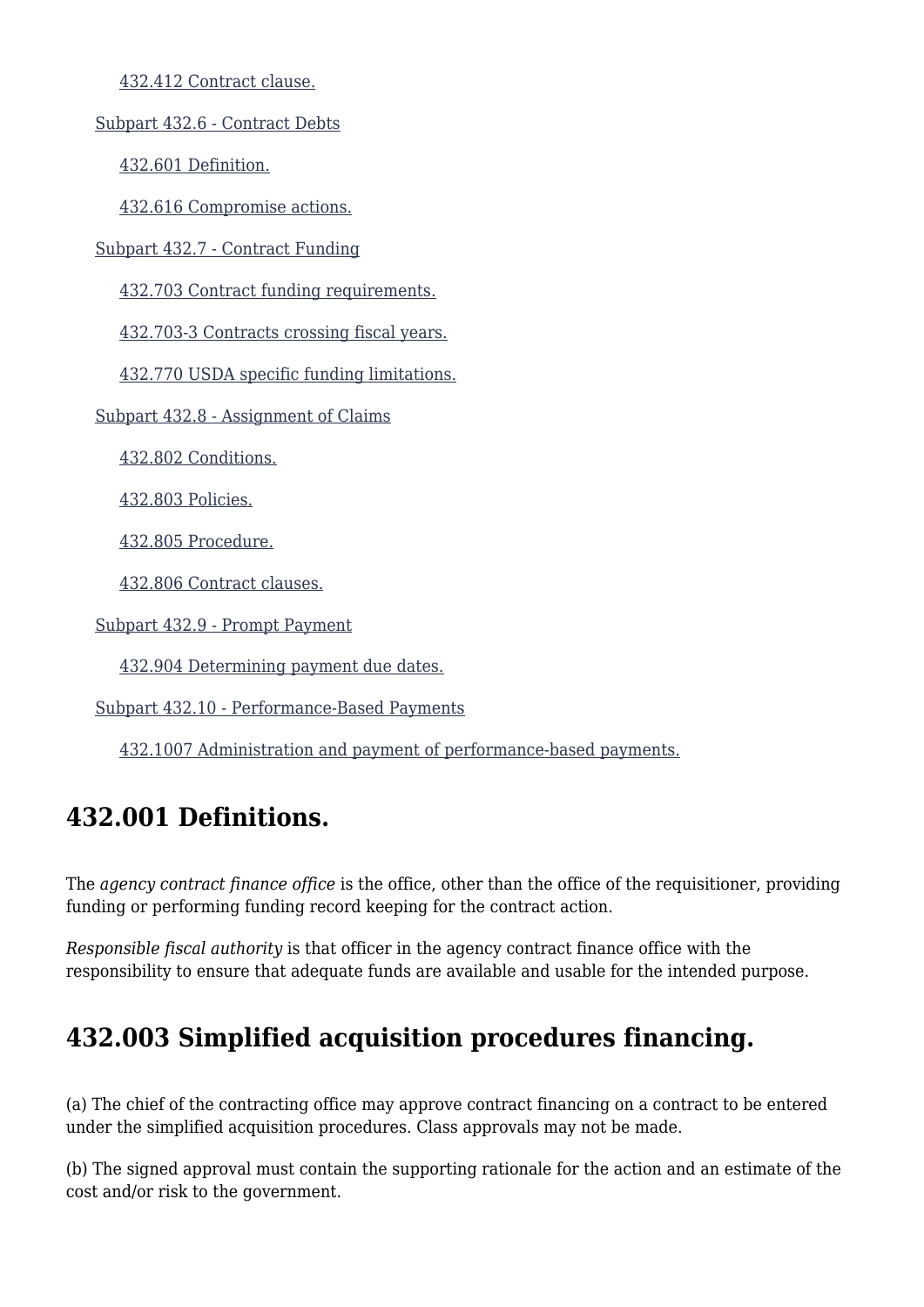### **432.006 Reduction or suspension of contract payments upon finding of fraud.**

### **432.006-2 Definitions.**

(a) The USDA *remedy coordination official* (RCO) is the Assistant Secretary for Administration.

(b) For the purposes of this part, *head of the agency* means, exclusively, the Secretary or the Deputy Secretary.

# **432.006-3 Responsibilities.**

When a contracting officer suspects that a request for advance, partial, or progress payment is based on fraud, the request shall be referred directly to the Office of Inspector General (OIG) in accordance with their instructions. A copy of the referral shall be submitted through the head of the contracting activity (HCA) to the Senior Procurement Executive (SPE).

# **432.006-4 Procedures.**

(a) Immediately upon submittal of the referral described in 432.006-3, the HCA and the contracting officer shall confer with the SPE and representatives of the OIG to discuss the potential for reduction or suspension of further payments based on the considerations listed in FAR 32.006-4(d)

(1) through (5).

(b) The SPE will determine whether the contractor has contracts with other Departments or contracting activities and will involve them, as necessary, in the decision making process.

(c) The OIG will determine the need for and the extent of an investigation.

(d) Immediately upon completion of the OIG investigation (or, if deemed necessary by the OIG and the SPE, before completion of the investigation) the SPE, in coordination with the HCA, the contracting officer, and the OIG, shall make a report on the action to the RCO.

(e) Upon receipt of the report, the RCO will submit a recommendation to the Secretary.

(f) Upon receipt of the RCO's report the Secretary will:

(1) Notify the contractor in writing, allowing 30 calendar days after receipt of the notice, that the contractor may submit in writing information and arguments in opposition to the recommendation; and

(2) Consider the RCO's recommendation, the SPE's report, the response of the contractor, and any other relevant information in order to make an appropriate final determination.

(g) This determination will be provided to the contractor and to the SPE for distribution to the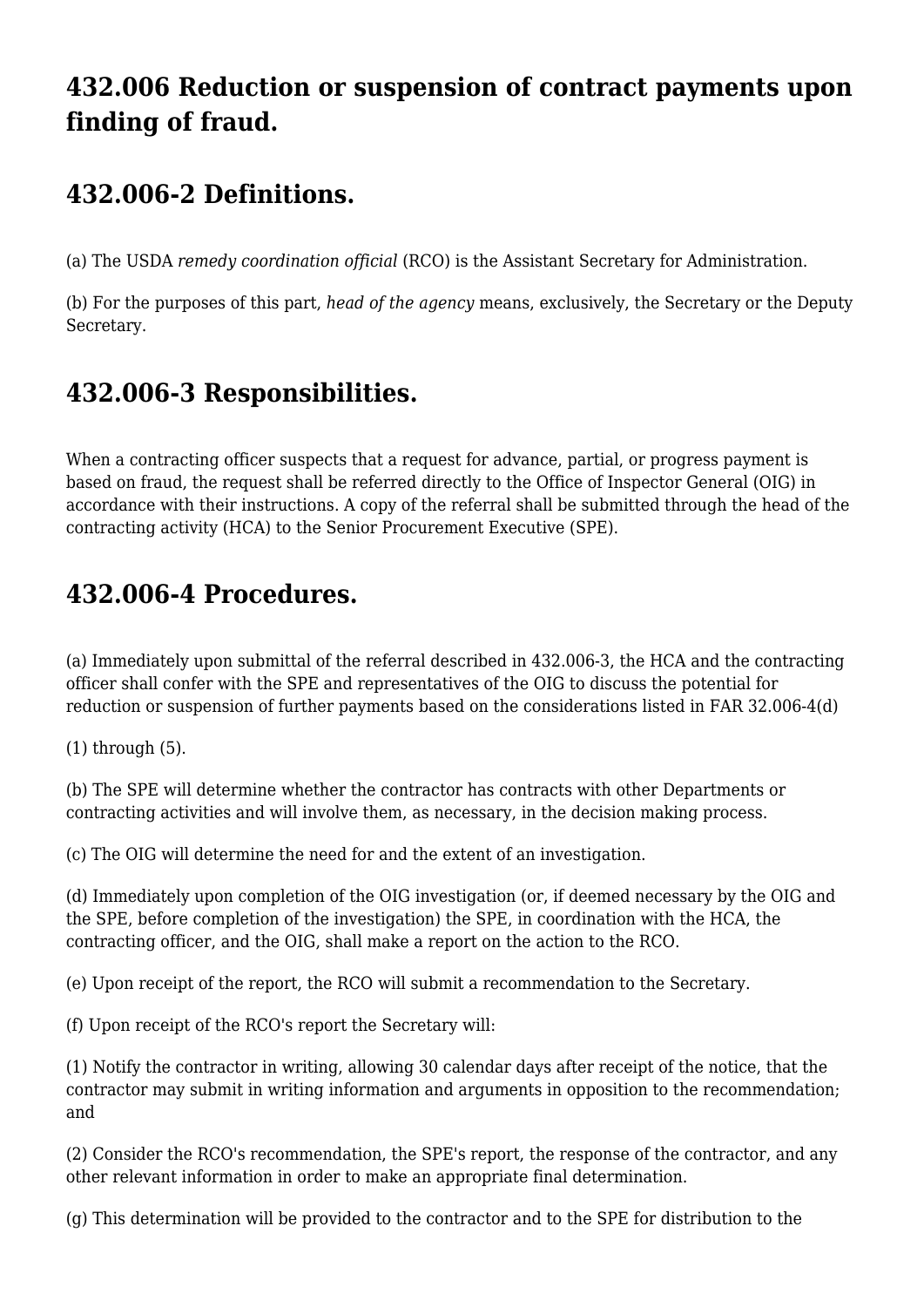agencies involved and for appropriate action under the determination.

(h) The determination and the supporting documentation will be placed in the contract file(s) and a copy will be maintained by the SPE.

(i) The contracting officer will advise the SPE of the actual date of the reduction or suspension action.

(j) Not later than 150 calendar days after the actual date of the reduction or suspension action, the SPE will prepare for the RCO a review of the agency head's determination, and will propose a recommendation from the RCO to the agency head as to whether the reduction or suspension action should continue. The RCO will submit the recommendation (including a recommendation for the time period of a follow up review) to the agency head. This recommendation will be considered by the Secretary and handled as a final action described in paragraph (f) of this section.

(k) The contract may not be closed nor final payment made prior to a final determination by the Secretary.

# **432.006-5 Reporting.**

The annual report required by FAR 32.006-5 is to be prepared by the SPE and to be submitted to the Secretary within 90 calendar days after the end of the fiscal year. When signed by the Secretary, the report is to be maintained by the SPE.

# **432.007 Contract financing payments.**

The HCA may prescribe, on a case-by-case basis, a shorter period for financing payments.

# **Subpart 432.1 - Non-Commercial Item Purchase Financing**

#### **432.102 Description of contract financing methods.**

Progress payments based on a percentage or stage of completion are authorized for use as a payment method under USDA contracts or subcontracts for construction, alteration or repair, and shipbuilding and conversion. Such payments also are authorized for service contracts, if the contracting officer determines that progress payments based on costs are not practicable and adequate safeguards are provided to administer progress payments based on a percentage or stage of completion. For all other contracts, progress payment provisions shall be based on costs except that the HCA may authorize progress payments based on a percentage or stage of completion on a case-by-case basis. Each authorization by the HCA shall include a determination and finding that progress payments based on costs cannot be employed practically and that there are adequate safeguards provided for the administration of progress payments based on a percentage or stage of completion.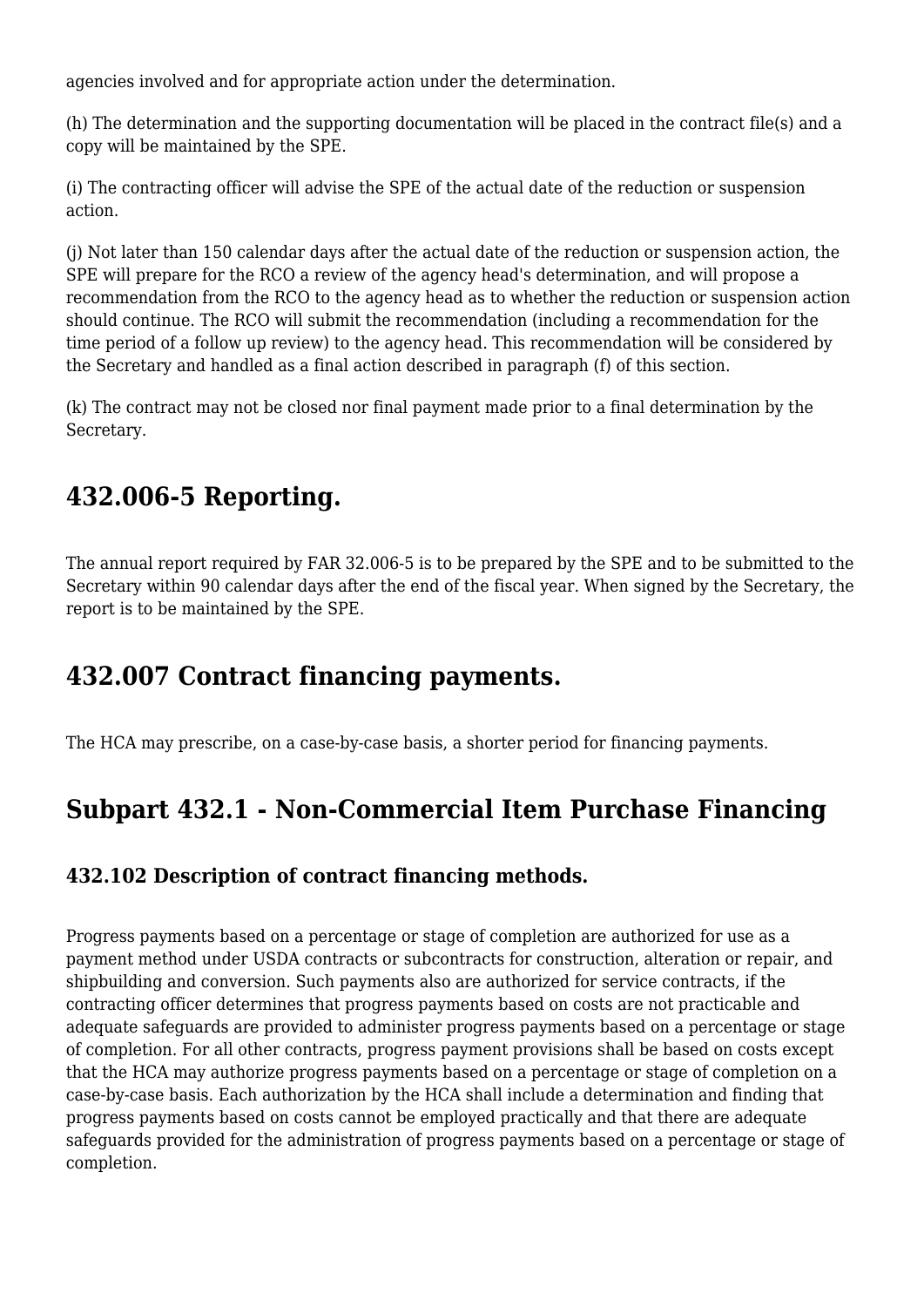#### **432.103 Progress payments under construction contracts.**

(a) When approving a progress payment under a construction contract, the contracting officer shall indicate the amount to be paid by the payment office and include in the contract file the rationale in support of the payment.

(b) When a retainage is made on a progress payment under a construction contract, the contracting officer shall place in the contract file a written determination stating the reason(s) for the retainage.

(c) When a progress payment under a construction contract has been approved, the amount to be paid, the amount of any retainage withheld, and the reason(s) for the retainage shall be provided to the contractor by the contracting officer in writing before the payment due date.

(d) When the contractor, under a fixed-price construction contract, furnishes evidence to the contracting officer that the surety has been paid in full for bond premiums and requests reimbursement, the first subsequent progress payment shall include the total amount attributable to such bond premiums and the Government shall pay that amount in full. This amount paid for the bond premiums is not an amount in addition to the stated contract price.

#### **432.111 Contract clauses for non-commercial purchases.**

The contracting officer shall insert the clause at 452.232-70, Reimbursement for Bond Premiums - Fixed Price Construction Contracts, whenever the clause at FAR 52.232-5, Payments under Fixed-Price Construction Contracts, is used in a contract.

#### **432.113 Customary contract financing.**

The contracting officer may determine the necessity for customary contract financing. The determination and finding that customary contract financing is needed shall be placed in the contract file.

#### **432.114 Unusual contract financing.**

The HCA is authorized to approve unusual contract financing. The signed determination and finding supporting this approval shall be included in the contract file.

# **Subpart 432.2 - Commercial Item Purchase Financing**

#### **432.202 General.**

#### **432.202-1 Policy.**

In the case of unusual contract financing, the approval by the HCA shall be recorded in a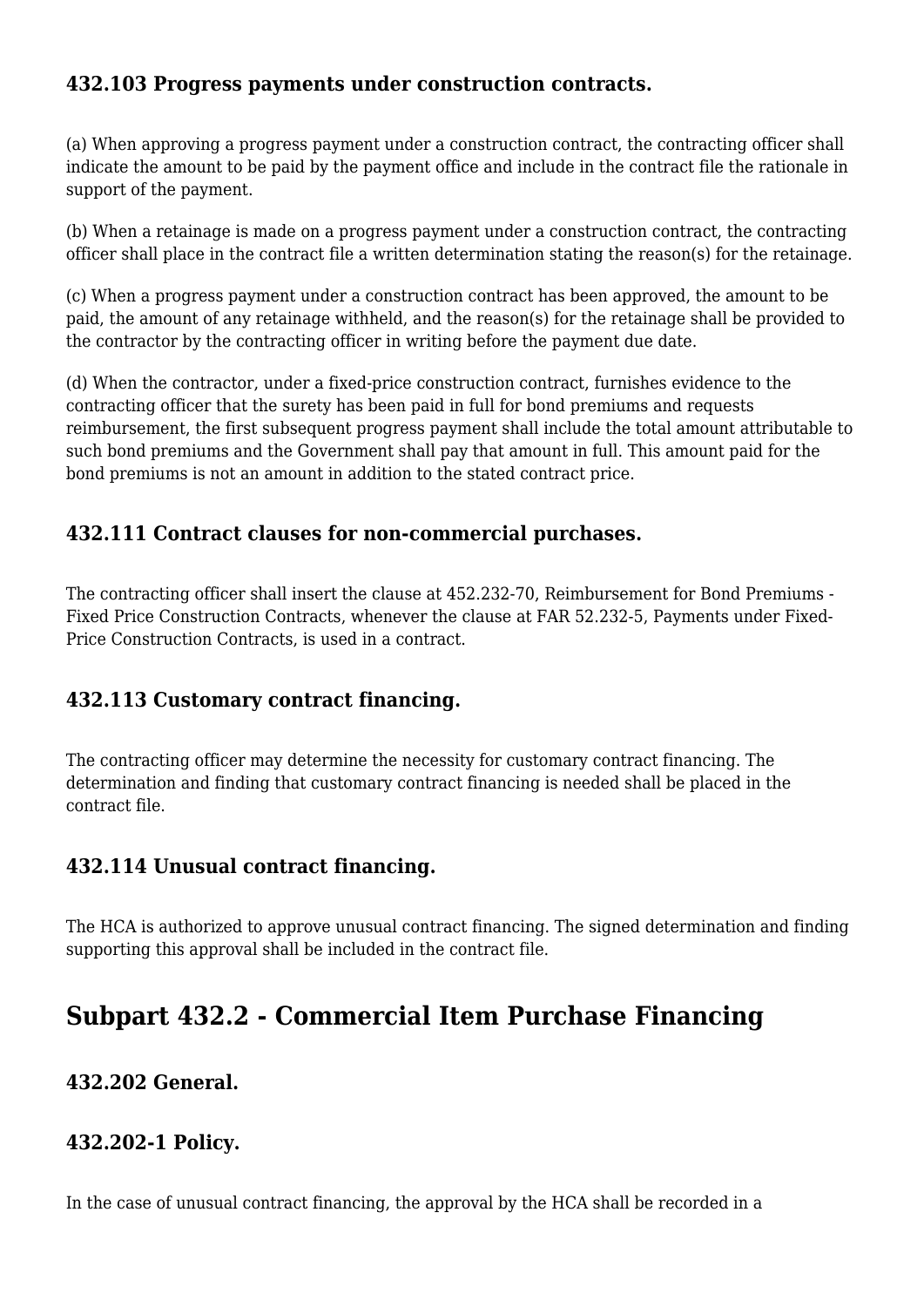determination and finding and maintained in the contract file.

#### **432.202-4 Security for Government financing.**

Prior to determining that an offeror's financial condition is adequate security, the contracting officer must obtain the concurrence of the funding activity in the proposed determination.

#### **432.206 Solicitation provisions and contract clauses.**

The responsibility for administration of the liquidation provisions of a contract may not be transferred from the contracting officer.

#### **432.207 Administration and payment of commercial financing payments.**

The responsibility for receiving, reviewing, and approval of contract financing requests may not be transferred from the contracting officer.

### **Subpart 432.3 - Loan Guarantees for Defense Production**

#### **432.301 Definitions.**

Within this subpart, the "agency" or "guaranteeing agency" is the "head of the contracting activity" (HCA) and may not be redelegated.

# **Subpart 432.4 - Advance Payments for Non-Commercial Items**

#### **432.402 General.**

The HCA is designated as the individual responsible for making the findings and determination, and for approval of the contract terms concerning advance payments.

#### **432.406 Letters of credit.**

The HCA is designated as the individual responsible for coordination with the Department of Treasury concerning letters of credit.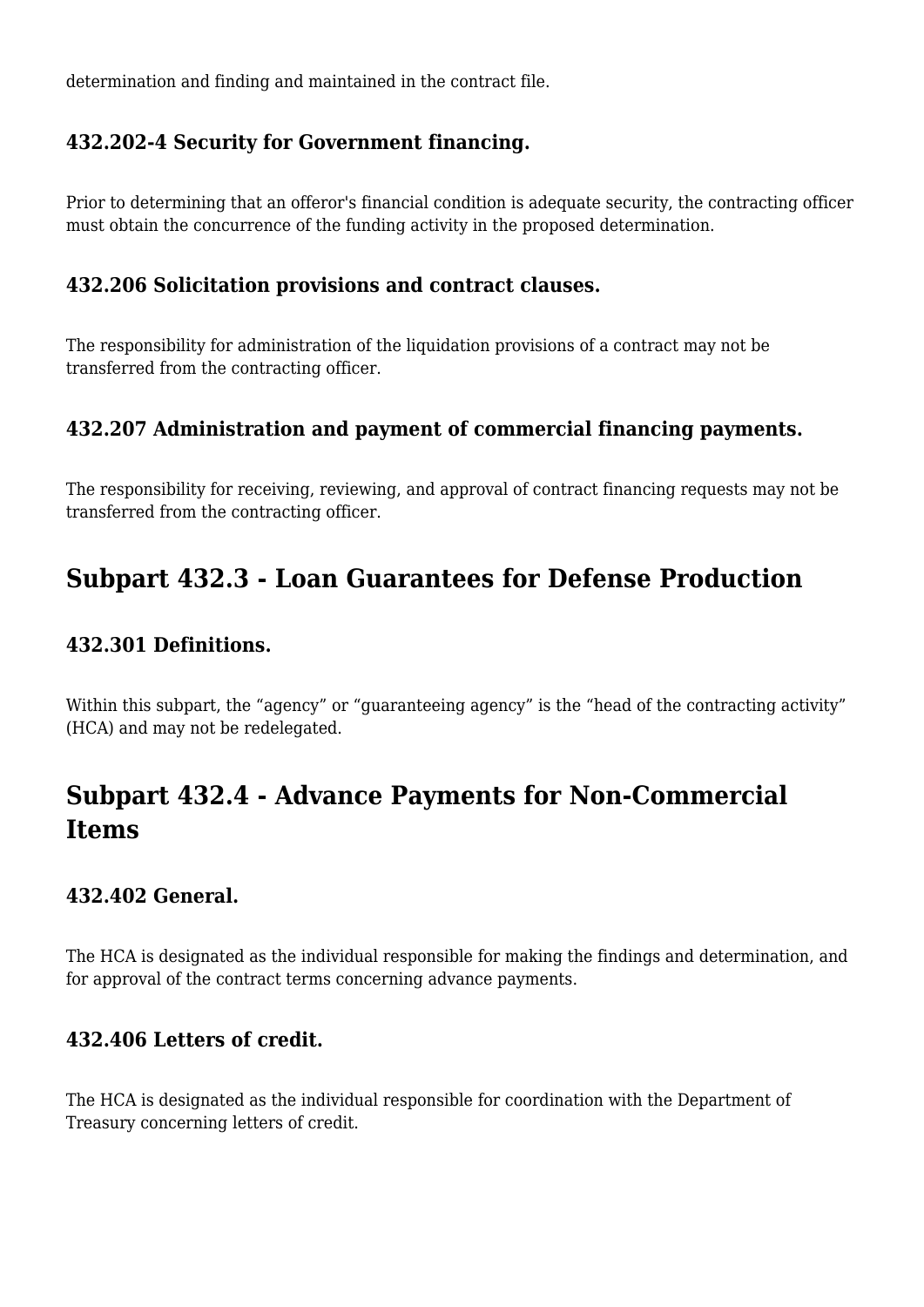#### **432.407 Interest.**

(a) The HCA is designated as the individual who may authorize, on a case by case basis, advance payments without interest for the contract types described in FAR 32.407(d)(1), (2), (3), and (4). The signed determination and findings supporting these authorizations shall be included in the contract files.

(b) The SPE is designated as the individual who may authorize advance payments without interest other than those described in paragraph (a) of this section.

#### **432.412 Contract clause.**

The decision to use Alternates I or III to clause 52.232-12 must be supported by a determination and finding.

### **Subpart 432.6 - Contract Debts**

#### **432.601 Definition.**

*Responsible official* means the contracting officer.

#### **432.616 Compromise actions.**

Compromise of a debt within the proceedings under appeal to the Civilian Board of Contract Appeals is the responsibility of the contracting officer.

### **Subpart 432.7 - Contract Funding**

#### **432.703 Contract funding requirements.**

#### **432.703-3 Contracts crossing fiscal years.**

Funds appropriated to USDA may be used for one-year contracts which are to be performed in two fiscal years so long as the total amount for such contracts is obligated in the year for which the funds are appropriated (7 U.S.C. 2209c).

#### **432.770 USDA specific funding limitations.**

(a) The USDA is authorized to subscribe for newspapers as may be necessary to carry out its authorized work: *Provided,* that such subscriptions shall not be made unless provision is made therefor in the applicable appropriation and the cost thereof is not in excess of limitations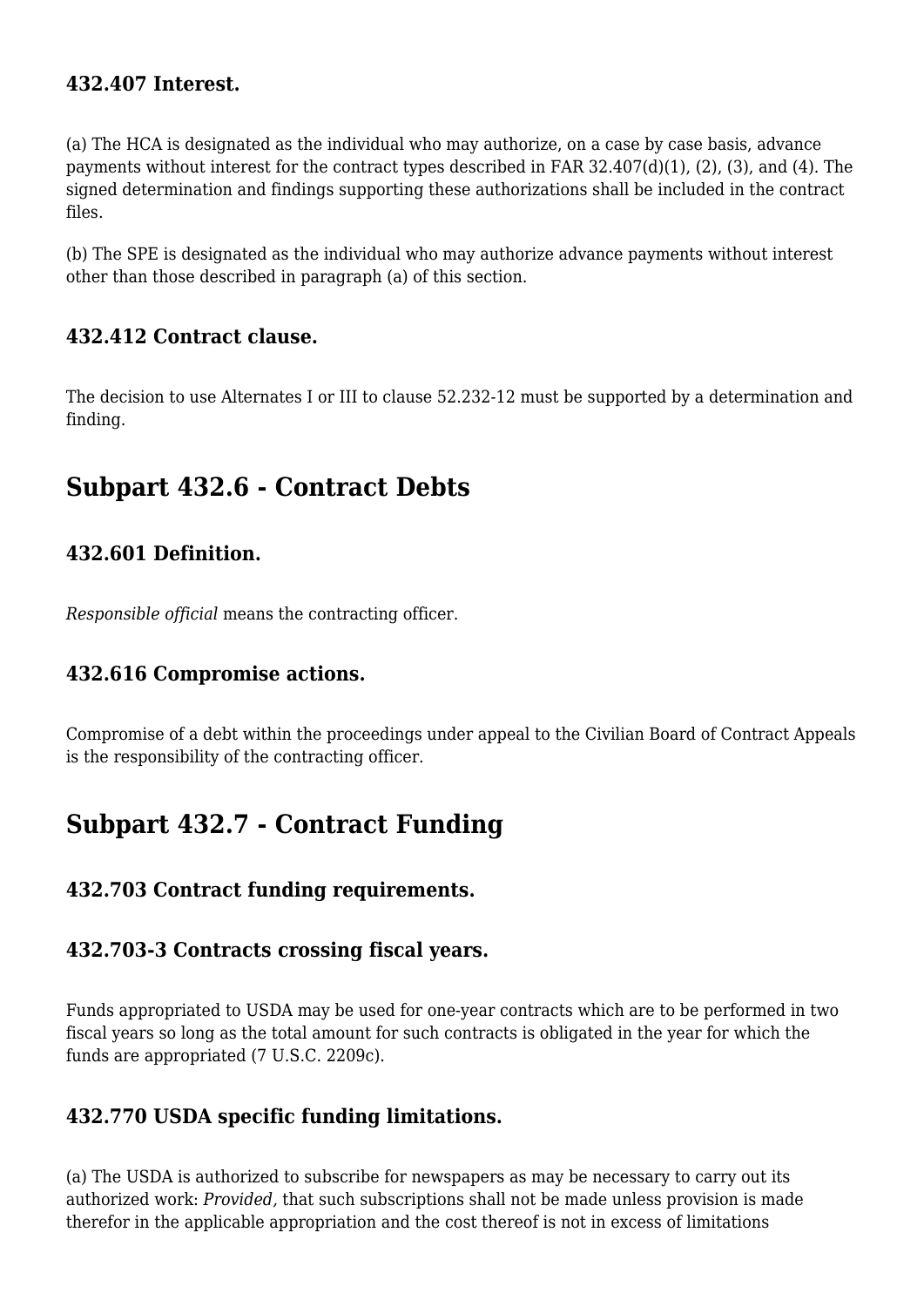prescribed therein (7 U.S.C. 2258).

(b) The expenditure of any USDA appropriation for any consulting service through any contract, pursuant to section 3109 of Title 5 of the U.S. Code shall be limited to those contracts where such expenditures are a matter of public record and available for public inspection, except where otherwise provided under existing law, or under existing Executive Order issued pursuant to existing law (7 U.S.C. 2225a).

### **Subpart 432.8 - Assignment of Claims**

#### **432.802 Conditions.**

Written notices of assignment and a true copy of the assigned instrument are to be sent to the contracting officer rather than the agency head. Other copies are distributed as directed in FAR 32.802.

#### **432.803 Policies.**

The HCA may make a determination of need to include a no-setoff commitment in a contract.

#### **432.805 Procedure.**

The information described in FAR 32.805 shall be filed with the contracting officer.

#### **432.806 Contract clauses.**

The contracting officer may make the determination whether to include the clause at FAR 52.232-23 in any purchase order expected to exceed the micro-purchase threshold.

### **Subpart 432.9 - Prompt Payment**

#### **432.904 Determining payment due dates.**

The payment terms for supplies and services on the Procurement List and provided by a Javits-Wagner-O'Day Act participating nonprofit agency are governed by FAR 8.709.

### **Subpart 432.10 - Performance-Based Payments**